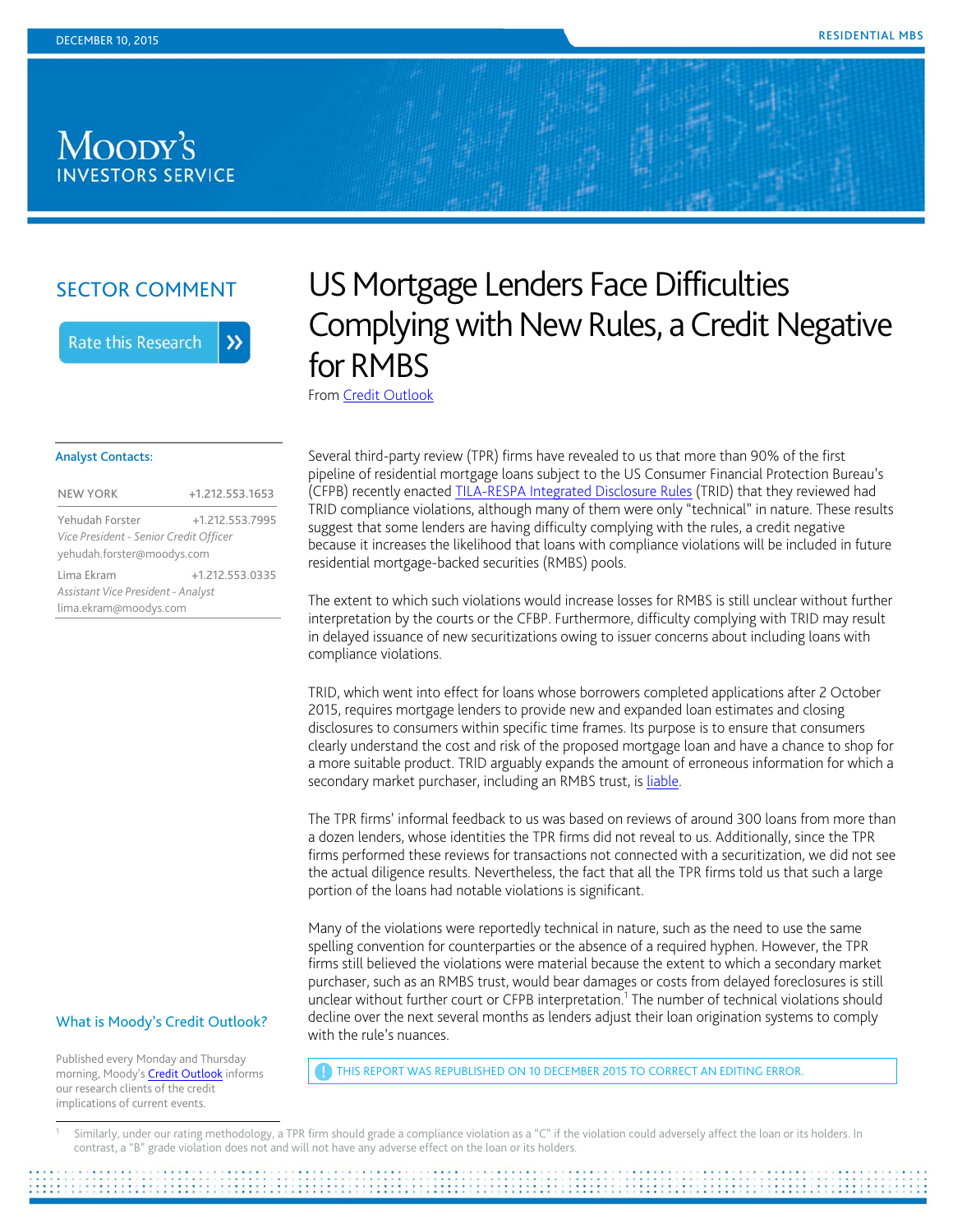Some of these technical violations are likely to be low risk. Even if TRID confers assignee liability for technical violations, such as those listed above, the risk of significant damage from them is low. We believe it is unlikely that courts will hold up a foreclosure or award damages for these kinds of violations. Furthermore, a transaction would be protected from this risk if features such as representations and warranties or indemnification required a creditworthy entity to reimburse the RMBS trust for any losses resulting from violations of the rule. On the other hand, we believe that violations related to incorrect settlement fees, which previously did not carry assignee liability under the Real Estate Settlement Procedures Act, now carry higher risk under TRID.



This publication does not announce a credit rating action. For any credit ratings referenced in this publication, please see the ratings tab on the issuer/entity page on www.moodys.com for the most updated credit rating action information and rating history.

l